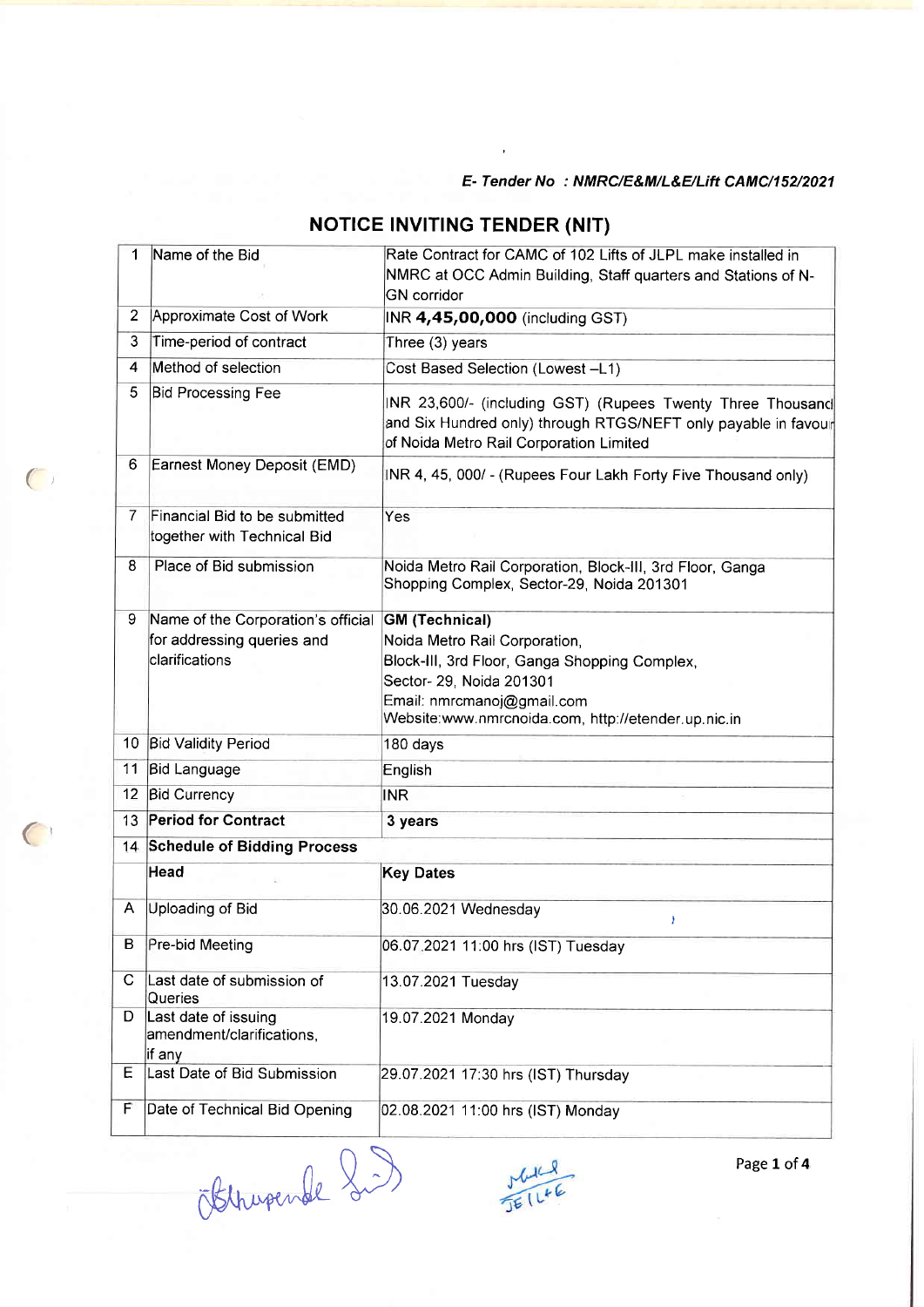| G  | Place of Technical Bid opening | Noida Metro Rail Corporation Block-III, 3rd Floor, Ganga Shopping<br>Complex Sector-29, Gautam Budh Nagar Noida-201301                                                                                                                                                                                                                                                                    |
|----|--------------------------------|-------------------------------------------------------------------------------------------------------------------------------------------------------------------------------------------------------------------------------------------------------------------------------------------------------------------------------------------------------------------------------------------|
| 15 | Eligibility                    | Sole proprietorship, registered partnership firm, public<br>a.<br>limited<br>company,<br>private<br>limited<br>company<br>- or<br>Consortium of any of the above can submit the Bid.<br>The firms and the companies should be registered in<br>India.                                                                                                                                     |
|    |                                | b.<br>The Bidder should have a minimum experience of<br>having satisfactorily/successfully completed similar<br>works during last 7 (Seven) years period ending last<br>day of month previous to the one in which the bids are<br>invited should be either of the following:                                                                                                              |
|    |                                | i.<br>One similar completed work costing not less<br>than the amount equal to Rs. 3.56 crore<br>(Rupees three crore fifty six lakhs only) or<br>ii.<br>Two similar completed works each costing<br>not less than the amount equal to Rs. 2.23<br>crore (Rupees Two crore twenty three lakhs<br>only) or                                                                                   |
|    |                                | iii.<br>Three similar completed works each costing<br>less than<br>the<br>not<br>amount equal<br>to<br>Rs. 1.78 Crore (Rupees One Crore Seventy<br>Eight lakhs only)                                                                                                                                                                                                                      |
|    |                                | Similar work" for this contract shall be "Supply/<br>installation/ CAMC/ maintenance/ repair of Elevators"<br>in NMRC/ any other Metro Organization/ Central<br>govt./ State govt./PSU's/ Private sector companies.                                                                                                                                                                       |
|    |                                | In case of JV/ Consortium- Full value of the work, if<br>done by the same joint venture shall be considered.<br>However, if the qualifying work(s) were done by them<br>in Consortium having different constituents, then the<br>value of work as per their percentage participation in<br>such Consortium shall be considered. This is to be<br>substantiated with documentary evidence. |
|    |                                | c. The Bidder should have minimum average annual<br>turnover of Rs. 1.20 Crore (Rupees one crore<br>twenty lakhs only) in the last 3 (three) Financial<br>Years (2018-19, 2019- 20, 2020-21) preceding the<br><b>Bid Due Date.</b>                                                                                                                                                        |
|    |                                | In case of JV/ Consortium - The averages annual<br>turnover of JV will be based on percentage<br>participation of each member.                                                                                                                                                                                                                                                            |
|    |                                | Example: Let member 1 has percentage participation<br>$=$ M and Member 2 has percentage $=$ N, Let the<br>averages annual turnover of member 1 is A and that of<br>member 2 is B, then average annual turnover of JV will<br>be = $(AM+BN/100)$                                                                                                                                           |

Page 2 of 4

 $($ 

 $\bigcirc$ 

White<br>JEILOF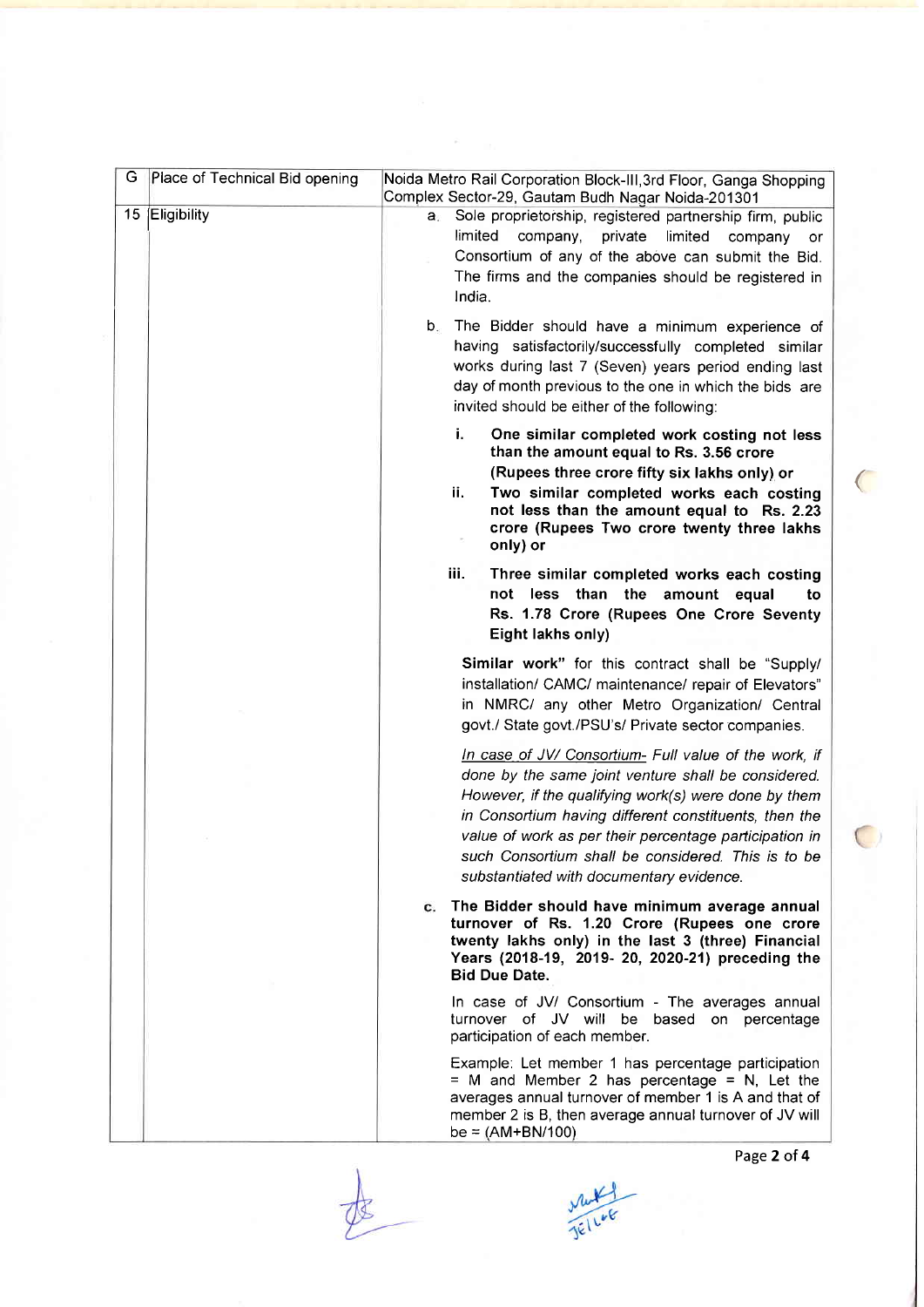|    |                          | d. The bidder should have Working Capital / Net cash<br>flow (Current Assets minus current Liabilities) of<br>more than or equal to Rs. 21.20 lakhs.                                                                                                                                                                                                                                                                                                                   |
|----|--------------------------|------------------------------------------------------------------------------------------------------------------------------------------------------------------------------------------------------------------------------------------------------------------------------------------------------------------------------------------------------------------------------------------------------------------------------------------------------------------------|
|    |                          | e. The Profit of bidder before tax should be positive<br>in 2 years out of last 5 years.                                                                                                                                                                                                                                                                                                                                                                               |
|    |                          | f.<br>Net worth of the bidder should be more than or<br>equal to Rs. 30 lakhs.                                                                                                                                                                                                                                                                                                                                                                                         |
|    |                          | The Bidder should not have been blacklisted/ banned/<br>g.<br>declared ineligible for corrupt and fraudulent practices<br>by the Government of India/ any State Government/<br>Government Agency and Supreme court and contracts<br>have been terminated/ foreclosed by any company /<br>department due to non- fulfillment of Contractual<br>obligation in last 5 (five) financial years.<br>In case of JV/ Consortium: All Members should provide the<br>Undertaking |
| 16 | Consortium to be allowed | Yes                                                                                                                                                                                                                                                                                                                                                                                                                                                                    |
| 17 | Account details          | For Bid Processing Fee & EMD<br>State Bank of India (04077) - Sector 18, Noida<br>Gautam Budh Nagar, Uttar Pradesh -201301<br>IFSC Code: SBIN0004077<br>A/c No. 37707840592<br>Noida Metro Rail Corporation Ltd.                                                                                                                                                                                                                                                       |
|    |                          |                                                                                                                                                                                                                                                                                                                                                                                                                                                                        |

### Note:

 $\mathcal{L}_{\mathcal{L}}$ 

 $\overline{C}$ 

(i) Tender Cost and EMD is exempted for Micro & Small Enterprises (MSEs) registered with District Industries Centre or Khadi & Village Industries Commission or Khadi & Village Industries Board or Coir Board or National Small Industries Corporation or Dte. Of Handicraft & Handloom or any other bodies specified by Ministry of Micro, Small & Medium Enterprises for appropriate category and have valid reqistration certificate as on date of tender submission.

The MSEs would not be eliqible for exemption of tender securitv if:

a. Either they are not registered for appropriate category.

b. Or thev do not have valid reqistration as on the date of tender submission.

The bidders seeking exemption from 'EMD', being MSEs, shall ensure their eligibility w.r.t above and submit registration certificate issued by the body under which they are registered which clearly mentions category of registration i.e. "Electrical work" and Terminal Validity of registration.

In absence of any of the above requirements no exemption for 'EMD' will be allowed and bidders eligibility shall be dealt as if they are not registered with MSMEs.

No further clarification shall be sought on the above.

1. In case bidder is a JV/Consortium, then registration of bidder with the bodies mentioned above must be in the name of JV/Consortium.



Page 3 R1 of 4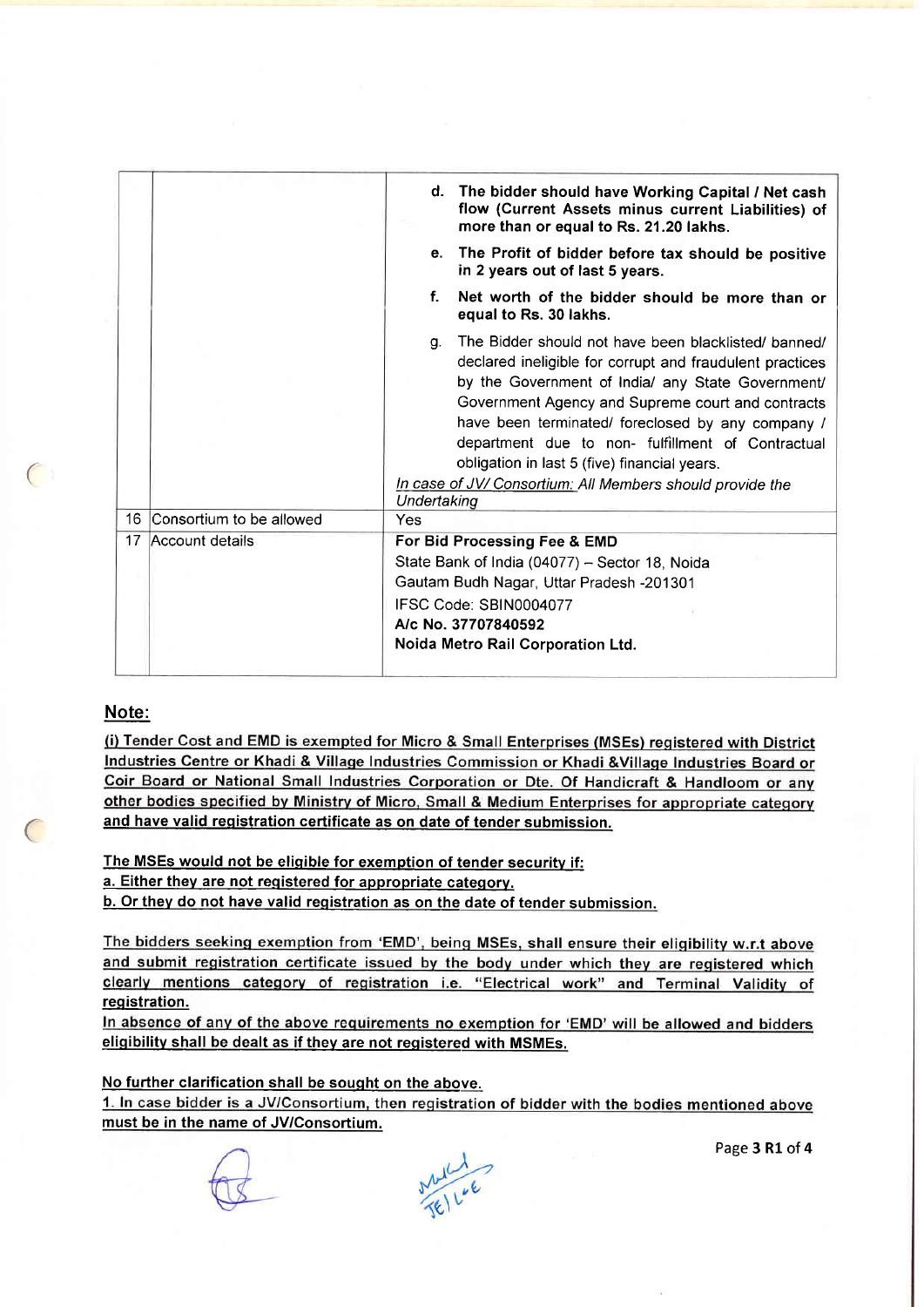2. In case the bidder who has been exempted Tender Cost/Tender Security being Micro & Small Enterprise. and:

(i) Withdraws his Tender during the period of Tender validity; or (ii) Becomes the successful bidder, but fails to commence the work (for whatsoever reasons) as per terms & conditions of Tender: or

(iii) Refuses or neglects to execute the contract; or

(iv) Fails to furnish the required Performance Security within the specified time.

The bidder shall be debarred from participating in future tenders for a period of 1 year from the date of discharge of tender/date of cancellation of NOA/annulment of award of contract as the case may be. Thereafter, on expiry of period of debarment, the bidder may be permitted to participate in the procurement process only on submission of required Tender Cost/ Tender Security. Further the Employer may advise the authority responsible for issuing the exemption certificate to take suitable actions against the bidder such as cancellation of enlistment certificate etc. The contract of the contract of the contract of the contract of the contract of the contract of the contract of the contract of the contract of the contract of the contract of the contract of the contract of the contr

MLK<br>JE (10E

 $\overline{C}$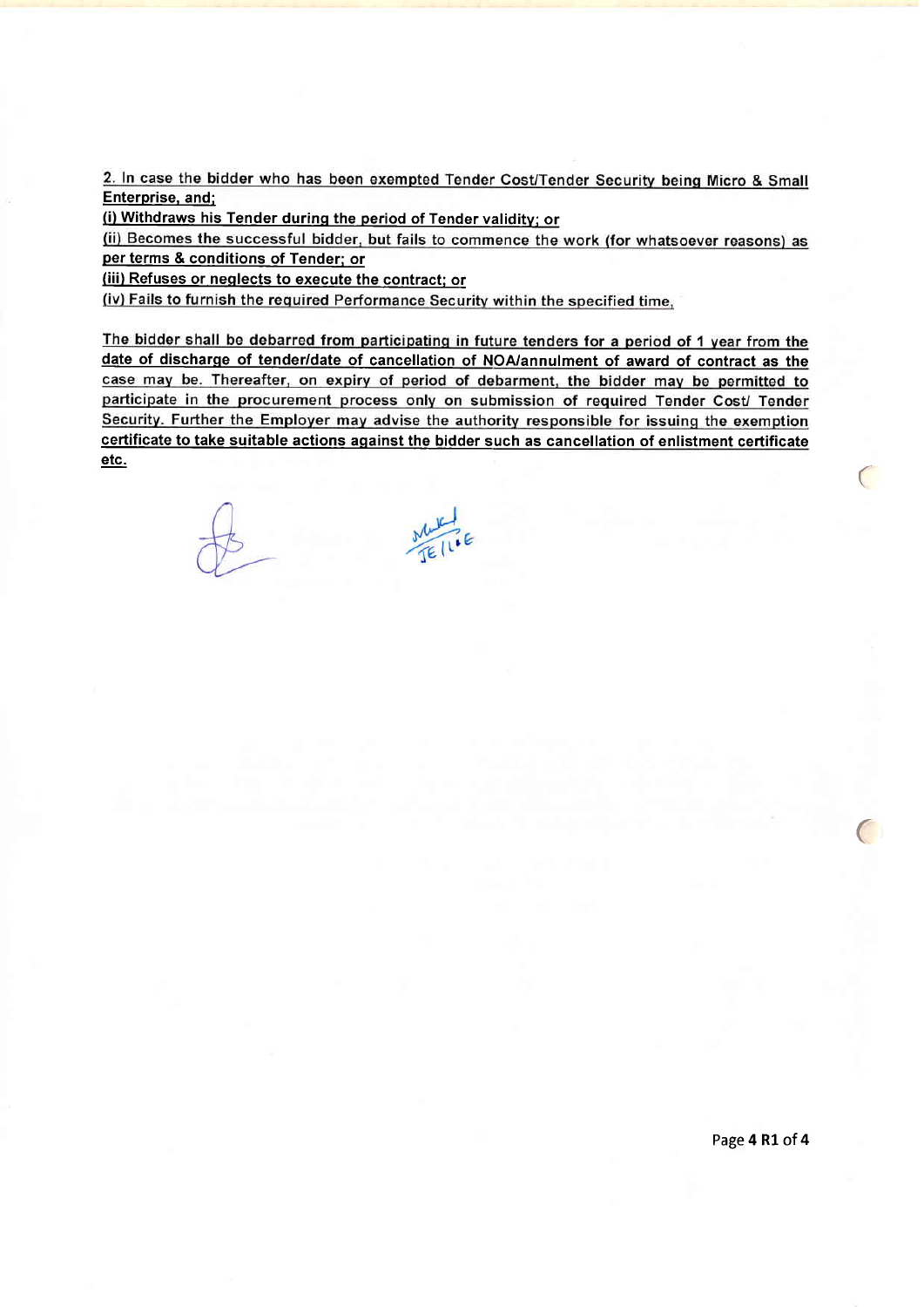#### RFP for CAMC of 102 Lifts of JLPL make installed in NMRC at OCC Admin Building, Staff quarters and Sfations of N- GN corridor

|     | Stations of N- GN corridor                                                                                                                                                                                                                                                                                                                |
|-----|-------------------------------------------------------------------------------------------------------------------------------------------------------------------------------------------------------------------------------------------------------------------------------------------------------------------------------------------|
| 1.5 | <b>PENALTY &amp; DEDUCTION</b>                                                                                                                                                                                                                                                                                                            |
|     | The reliability of equipment should be of level that it does not result<br>a)<br>in trappings of Lift User in the Elevator due to equipment failure.<br>Any claim/ Damage /Compensation claimed by the affected<br>passenger/ elevator user on account of equipment failure shall be                                                      |
|     | recovered from the firm. In addition, NMRC shall impose a penalty<br>@ Rs 20,000/- (Rs Twenty Thousand Only) Rs 15,000/- (Rs                                                                                                                                                                                                              |
|     | <b>Fifteen Thousand only)</b> per case. The penalty shall applicable<br>during CAMC period.                                                                                                                                                                                                                                               |
|     | If elevator is kept out of service for more than 24 hrs due to non-<br>b)<br>availability of Spares or due to lack of proper attention. NMRC shall<br>impose a penalty of Rs. 20,000/ (Rs Twenty Thousand Only) Rs<br>15,000/- (Rs Fifteen Thousand only) per day for each such case.<br>The penalty shall applicable during CAMC period. |
|     | Call out Ratio<br>$\mathsf{c}$<br>Failure: Elevator not available for more than one hour for passenger                                                                                                                                                                                                                                    |
|     | service shall be registered as a failure provided:<br>(1) Failure is attributable to Design defect<br>(2) Equipment failure / replacement                                                                                                                                                                                                 |
|     | (3) Manufacturing defect.                                                                                                                                                                                                                                                                                                                 |
|     | (4) Maintenance lapse (during CAMC by the contractor)<br>(5) "Mantrap" resulted because of any of the above defect.<br>The call out ratio i.e. engineer visits to the site for non-schedule                                                                                                                                               |
|     | maintenance for the failures as defined above, should not exceed 2<br>3 (Three) on any one of the elevator in a year. If the visit of<br>engineer for non-schedule maintenance exceeds 2 3 (Three) per lift                                                                                                                               |
|     | per year, a penalty of Rs. 20,000/- (Rs Twenty Thousand Only) Rs<br>15,000/- (Rs Fifteen Thousand only) shall be imposed for each<br>such visit. The penalty shall be applicable during CAMC period.                                                                                                                                      |
|     | In addition to the above, additional penalties for accident, staff<br>without uniform, less manpower etc may be imposed separately in<br>case of any violations as under:-<br>The firm must maintain a "Zero Accident Record". In case of any                                                                                             |
|     | major accident /fatality a penalty up to 20% of the bill for the<br>month in which the incidence taken place shall be imposed.                                                                                                                                                                                                            |
|     | ii)<br>If site staff is found absent or short, a deduction at the rate of<br>equivalent to latest daily minimum wage plus Rs. 1000/- per<br>employee per day will be charged. The rate of wages shall be as per                                                                                                                           |
|     | minimum wages rate as applicable to each category of staff.<br>If during inspection, the workers are not found in uniform, a penalty<br>iii).<br>of Rs.500 per employee per day may be imposed.                                                                                                                                           |
|     | iv) If during inspection, the workers are not found in proper PPE<br>(Personnel protective equipment) during working, a penalty up to<br>Rs.2000/- per employee per day may be imposed.                                                                                                                                                   |
|     | In case of non-availability of materials as prescribed in the contract<br>V)<br>for prescribed usage, penalty up to Rs. 2000/- per day will be<br>imposed.                                                                                                                                                                                |
|     | vi) In case of any damage to NMRC property done by any of the worker<br>of the contractor, the actual amount will be recovered or the<br>contractor has to repair/replace such damage at his own cost.                                                                                                                                    |
|     | vii) Any Non-compliance of the provisions of labour laws by the<br>contractor any time during the course of execution of the contract,<br>will lead to termination of the contract.                                                                                                                                                       |
|     | viii) The penalties as prescribed above shall not relieve the contractor<br>from his obligation to execute the works or from any other of his<br>obligations and liabilities under the contract.                                                                                                                                          |
|     | d)<br>It should be clearly understood that if, total penalty and                                                                                                                                                                                                                                                                          |

 $\big($ 

 $($ 

**Fire**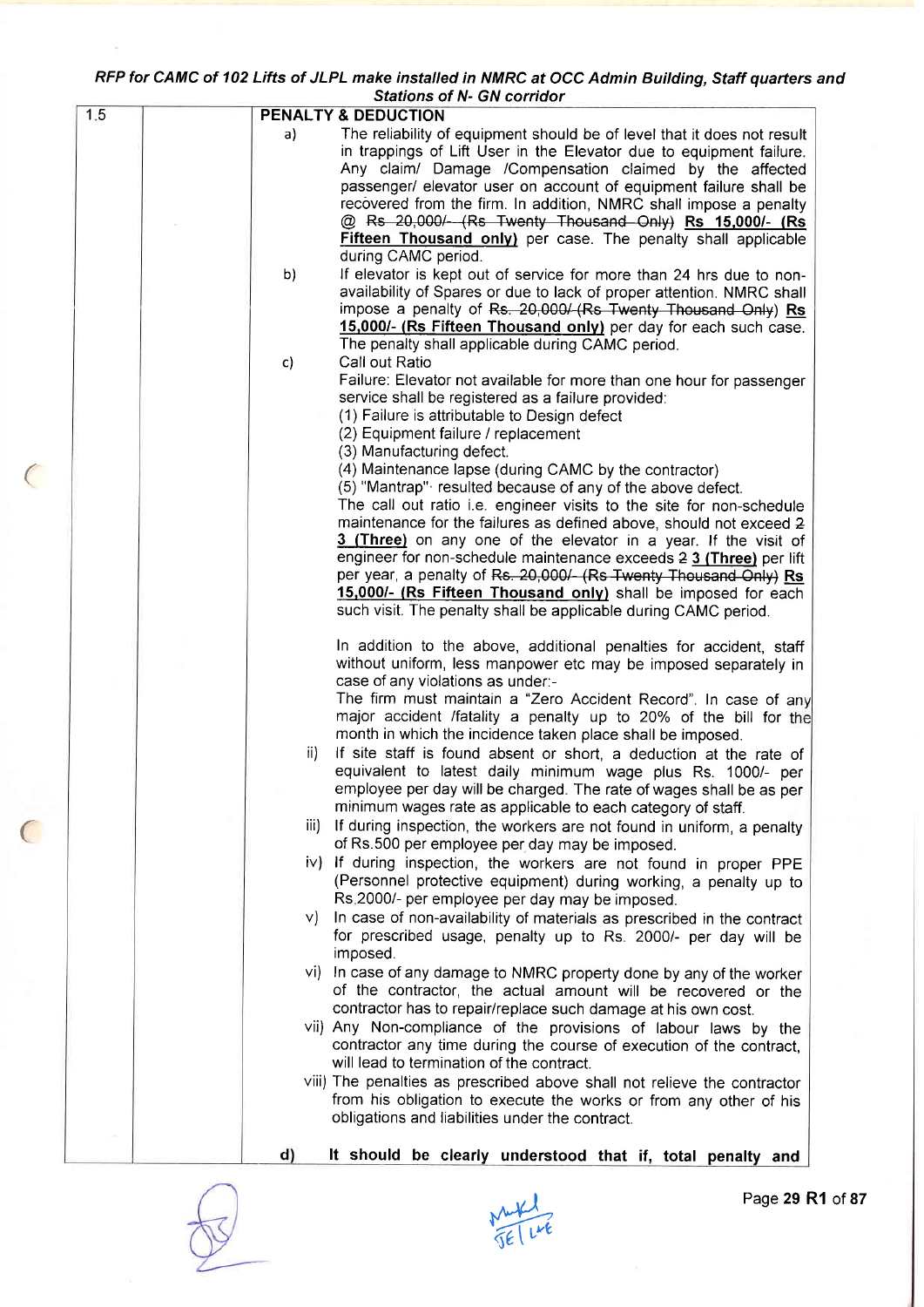#### RFP for CAMC of 102 Lifts of JLPL make installed in NMRC at OCC Admin Building, Staff quarters and Sfafions of N- GN corridor

|       | Clause<br>11.1.4                     | deemed to be inclusive of all duties, taxes, octroi, GST, royalties rentals<br>etc.<br>M<br>BMI ESM                                                                                                                                                                                                                                                                                                                                                                                                                             |
|-------|--------------------------------------|---------------------------------------------------------------------------------------------------------------------------------------------------------------------------------------------------------------------------------------------------------------------------------------------------------------------------------------------------------------------------------------------------------------------------------------------------------------------------------------------------------------------------------|
| 5.2   | <b>Sub Clause</b><br>11.1.1 &<br>Sub | DUTIES, TAXES, ROYALTY ETC AND CHANGE IN TAXES/DUTIES<br>A. The rates quoted by the tenderer for all materials, required to be<br>purchased for the satisfactory performance of this contact, shall be                                                                                                                                                                                                                                                                                                                          |
|       |                                      | Contractor will show the breakup of taxes in the invoices as quoted in BOQ<br>while claiming payment as per tender conditions. He will have to maintain all<br>records related to payment of taxes at his end for verification any time during<br>the contract. The Contractor shall ensure full compliance with tax laws of India<br>with regard to this contract and shall be solely responsible for the same. He<br>shall keep the Employer fully indemnified against liability of all types of taxes,<br>duties, levies etc |
|       | 11.1                                 | a)<br>The contract price, subject to any adjustment thereto in<br>accordance with contract conditions shall be inclusive of all<br>taxes like GST, duties, levies, royalties Service Tax etc. or any<br>tax in replacement of such taxes.<br>The contract price shall not be adjusted to take into account<br>b)<br>any change in taxes, duties, levies or introduction of any new<br>taxes, duty or levy till the complication date including the date<br>of extended period of contract. Deleted.                             |
| 5.1   | Sub Clause                           | Standard warranty of the item shall be applicable as granted by the<br>manufacturer. However the contractor shall be responsible for all workmanship<br>up to six months from the date of completion of the work.<br>THE CONTRACT PRICE                                                                                                                                                                                                                                                                                         |
| 4,3   | Clause 10                            | The work is of essential service required for the passenger. The suspension of<br>work by the contractor or contractor's staff even for a single day may lead to<br>heavy penalties on the contractor up to termination of contract and forfeiture of<br>bank guarantee.<br><b>DEFECT LIABILITY PERIOD</b>                                                                                                                                                                                                                      |
| 4.2   | Sub Clause<br>8.7                    | <b>SUSPENSION OF WORK</b>                                                                                                                                                                                                                                                                                                                                                                                                                                                                                                       |
|       | Clause 8 &<br>Sub<br>Clause 8.2      | <b>TIME MANAGEMENT</b><br><b>COMPLETION PERIOD</b><br>NOA will be given for three years. However, performance of contractor will be<br>evaluated (as per clause no 11 of SCC) for continuation of the contract for one<br>year at a time.                                                                                                                                                                                                                                                                                       |
| 484.1 |                                      | manpower, all the staff in proper uniform and have the identity card, staff is<br>disciplined, use of protective equipment, observance of safety etc. Any<br>shortcoming noted during such inspection shall be rectified by the contractor<br>immediately failing which the penalty shall be imposed as per clause no. 1.5 of<br>SCC.                                                                                                                                                                                           |

 $\big($ 

 $\big($ 

Page 37 R1 of 87